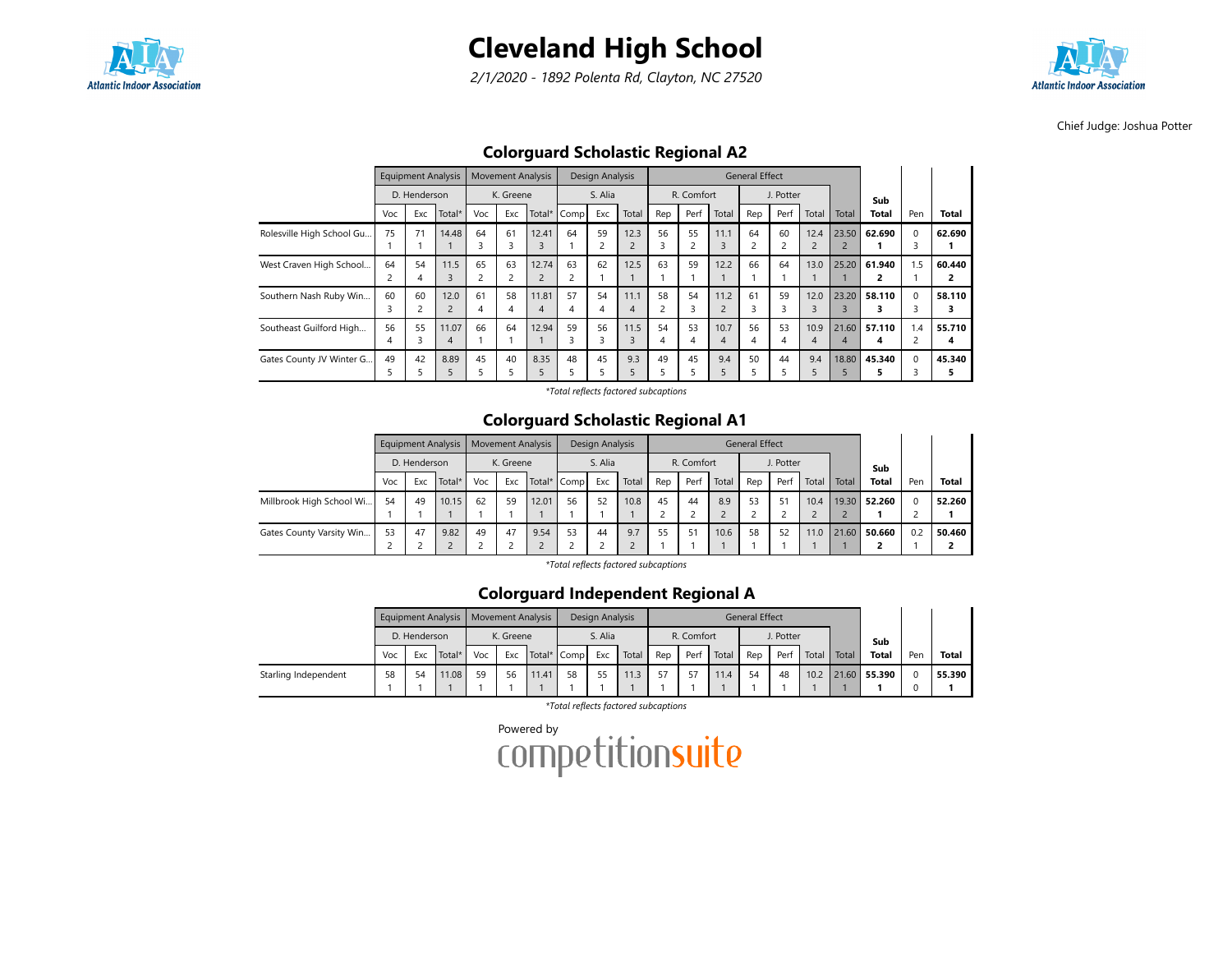

2/1/2020 - 1892 Polenta Rd, Clayton, NC 27520



Chief Judge: Joshua Potter

## Colorguard Scholastic A3

|                           |                | <b>Equipment Analysis</b> |                       |                      | <b>Movement Analysis</b> |                         |                      | Design Analysis |                        |                      |                      |                        | <b>General Effect</b> |                      |                        |                         |                |                |                          |
|---------------------------|----------------|---------------------------|-----------------------|----------------------|--------------------------|-------------------------|----------------------|-----------------|------------------------|----------------------|----------------------|------------------------|-----------------------|----------------------|------------------------|-------------------------|----------------|----------------|--------------------------|
|                           |                | D. Henderson              |                       |                      | K. Greene                |                         |                      | S. Alia         |                        |                      | R. Comfort           |                        |                       | J. Potter            |                        |                         | Sub            |                |                          |
|                           | Voc            | Exc                       | Total*                | Voc                  | Exc                      | Total*                  | Comp                 | Exc             | Total                  | Rep                  | Perf                 | Total                  | Rep                   | Perf                 | Total                  | Total                   | <b>Total</b>   | Pen            | <b>Total</b>             |
| East Davidson Winter Gu   | 59             | 62<br>1                   | 12.19<br>$\mathbf{1}$ | 66<br>$\mathbf{1}$   | 65<br>$\mathbf{1}$       | 13.07                   | 62                   | 61<br>1         | 12.3<br>$\mathbf{1}$   | 62<br>1              | 59                   | 12.1<br>$\mathbf{1}$   | 56<br>$\overline{c}$  | 52<br>$\overline{c}$ | 10.8<br>$\overline{2}$ | 22.90                   | 60.460         | 0.5<br>4       | 59.960                   |
| Athens Drive HS Winterg   | 52<br>4        | 47<br>5                   | 9.75<br>6             | 58<br>$\overline{c}$ | 56<br>3                  | 11.34<br>$\overline{3}$ | 58<br>$\overline{c}$ | 53<br>3         | 11.1<br>$\overline{3}$ | 61<br>$\overline{c}$ | 56<br>$\overline{2}$ | 11.7<br>$\overline{2}$ | 58                    | 53<br>1              | 11.1<br>$\mathbf{1}$   | 22.80<br>$\overline{2}$ | 54.990<br>2    | $\Omega$<br>5  | 54.990<br>2              |
| East Wake HS Winterguard  | 55             | 55                        | 11.0                  | 53                   | 50                       | 10.21                   | 57                   | 55              | 11.2                   | 56                   | 53                   | 10.9                   | 47                    | 44                   | 9.1                    | 20.00                   | 52.410         | $\Omega$       | 52.410                   |
|                           | $\mathbf{R}$   | 2                         | $\overline{2}$        | 5                    | 5                        | 5                       | 3                    | 2               | $\overline{2}$         | 3                    | 3                    | $\overline{3}$         | 5                     | 6                    | 6                      | 5                       | 3              | 5              | 3                        |
| Enloe HS Winterguard      | 50             | 50                        | 10.0                  | 58                   | 57                       | 11.47                   | 53                   | 51              | 10.4                   | 51                   | 49                   | 10.0                   | 47                    | 45                   | 9.2                    | 19.20                   | 51.070         | $\Omega$       | 51.070                   |
|                           | 5              | 4                         | 3                     | $\overline{2}$       | $\overline{c}$           | $\overline{2}$          | 5                    | 4               | $\overline{4}$         | 6                    | 6                    | 6                      | 5                     | 5                    | 5                      | 6                       | 4              | 5              | 4                        |
| Southern Nash Sapphire    | 43             | 40                        | 8.21                  | 52                   | 50                       | 10.14                   | 48                   | 46              | 9.4                    | 54                   | 52                   | 10.6                   | 49                    | 46                   | 9.5                    | 20.10                   | 47.850         | $\Omega$       | 47.850                   |
|                           | 10             | 9                         | 9                     | 6                    | 5                        | 6                       | $\overline{7}$       | 6               | 6                      | 4                    | 4                    | $\overline{4}$         | 4                     | 4                    | $\overline{4}$         | $\overline{4}$          | 6              | 5              | 5                        |
| Smithfield-Selma High Sc  | 46             | 51                        | 9.85                  | 51                   | 50                       | 10.07                   | 54                   | 49              | 10.3                   | 49                   | 47                   | 9.6                    | 55                    | 51                   | 10.6                   | 20.20                   | 50.420         | 3.5            | 46.920                   |
|                           | $\overline{7}$ | 3                         | 5                     | $\overline{7}$       | 5                        | $\overline{7}$          | 4                    | 5               | 5                      | $\overline{7}$       | $\overline{7}$       | $\overline{7}$         | 3                     | 3                    | $\overline{3}$         | $\overline{3}$          | 5              | 1              | 6                        |
| South East Raleigh Deviat | 45             | 42                        | 8.61                  | 50                   | 47                       | 9.61                    | 47                   | 43              | 9.0                    | 53                   | 50                   | 10.3                   | 45                    | 40                   | 8.5                    | 18.80                   | 46.020         | $\Omega$       | 46.020                   |
|                           | 8              | 8                         | 8                     | 9                    | 8                        | $\mathsf{q}$            | 8                    | $\overline{7}$  | 8                      | 5                    | 5                    | 5                      | $\overline{7}$        | 8                    | 8                      | $\overline{7}$          | $\overline{7}$ | 5              | $\overline{\phantom{a}}$ |
| Middle Creek HS JV        | 44             | 38                        | 8.02                  | 55                   | 53                       | 10.74                   | 42                   | 40              | 8.2                    | 47                   | 46                   | 9.3                    | 45                    | 37                   | 8.2                    | 17.50                   | 44.460         | $\Omega$       | 44.460                   |
|                           | 9              | 11                        | 10                    | 4                    | $\overline{4}$           | $\overline{4}$          | 11                   | 10              | 10                     | 8                    | 8                    | 8                      | $\overline{7}$        | 10                   | 10 <sup>10</sup>       | 8                       | 9              | 5              | 8                        |
| Franklinton HS Wintergua  | 56             | 46                        | 9.9                   | 51                   | 47                       | 9.68                    | 43                   | 38              | 8.1                    | 43                   | 42                   | 8.5                    | 42                    | 34                   | 7.6                    | 16.10                   | 43.780         | $\Omega$       | 43.780                   |
|                           | $\overline{2}$ | 6                         | $\overline{4}$        | $\overline{7}$       | 8                        | 8                       | 10 <sup>10</sup>     | 11              | 11                     | 10                   | 11                   | 11                     | 11                    | 11                   | 11                     | 11                      | 10             | 5              | 9                        |
| Wake Forest HS WG         | 47             | 43                        | 8.88                  | 48                   | 46                       | 9.34                    | 49                   | 42              | 9.1                    | 46                   | 44                   | 9.0                    | 44                    | 40                   | 8.4                    | 17.40                   | 44.720         | 2.1            | 42.620                   |
|                           | 6              | $\overline{7}$            | $\overline{7}$        | 10                   | 10                       | 10                      | 6                    | 9               | $\overline{7}$         | 9                    | 9                    | $\mathsf{q}$           | 9                     | 8                    | 9                      | 9                       | 8              | $\overline{2}$ | 10                       |
| Cary High School JV Guard | 40             | 40                        | 8.0                   | 40                   | 38                       | 7.74                    | 44                   | 43              | 8.7                    | 42                   | 44                   | 8.6                    | 43                    | 43                   | 8.6                    | 17.20                   | 41.640         | 0.6            | 41.040                   |
|                           | 11             | 9                         | 11                    | 11                   | 11                       | 11                      | 9                    | $\overline{7}$  | $\mathsf{q}$           | 11                   | 9                    | 10                     | 10                    | $\overline{7}$       | $\overline{7}$         | 10                      | 11             | 3              | 11                       |

\*Total reflects factored subcaptions

### Colorguard Scholastic A2

|                       |     |              | Equipment Analysis |     |           | <b>Movement Analysis</b> |             | Design Analysis |       |     |            |       | <b>General Effect</b> |           |       |       |              |     |              |
|-----------------------|-----|--------------|--------------------|-----|-----------|--------------------------|-------------|-----------------|-------|-----|------------|-------|-----------------------|-----------|-------|-------|--------------|-----|--------------|
|                       |     | D. Henderson |                    |     | K. Greene |                          |             | S. Alia         |       |     | R. Comfort |       |                       | J. Potter |       |       | Sub          |     |              |
|                       | Voc | Exc          | Total*             | Voc | Exc       |                          | Total* Comp | Exc             | Total | Rep | Perf       | Total | Rep                   | Perf      | Total | Total | <b>Total</b> | Pen | <b>Total</b> |
| Clayton HS Winteguard | 64  | 64           | 12.8               | 65  | 64        | 12.87                    | 61          | 57              | 11.8  | 61  | 58         | 11.9  | 61                    | 57        | 11.8  |       | 23.70 61.170 |     | 61.170       |
|                       |     |              |                    |     |           |                          |             |                 |       |     |            |       |                       |           |       |       |              |     |              |
| West Johnston HS A    | 59  | 54           | 11.15              | 63  | 63        | 12.6                     | 60          | 59              | 11.9  | 59  | 57         | 11.6  | 55                    | 50        | 10.5  | 22.10 | 57.750       | 4.5 | 53.250       |

\*Total reflects factored subcaptions

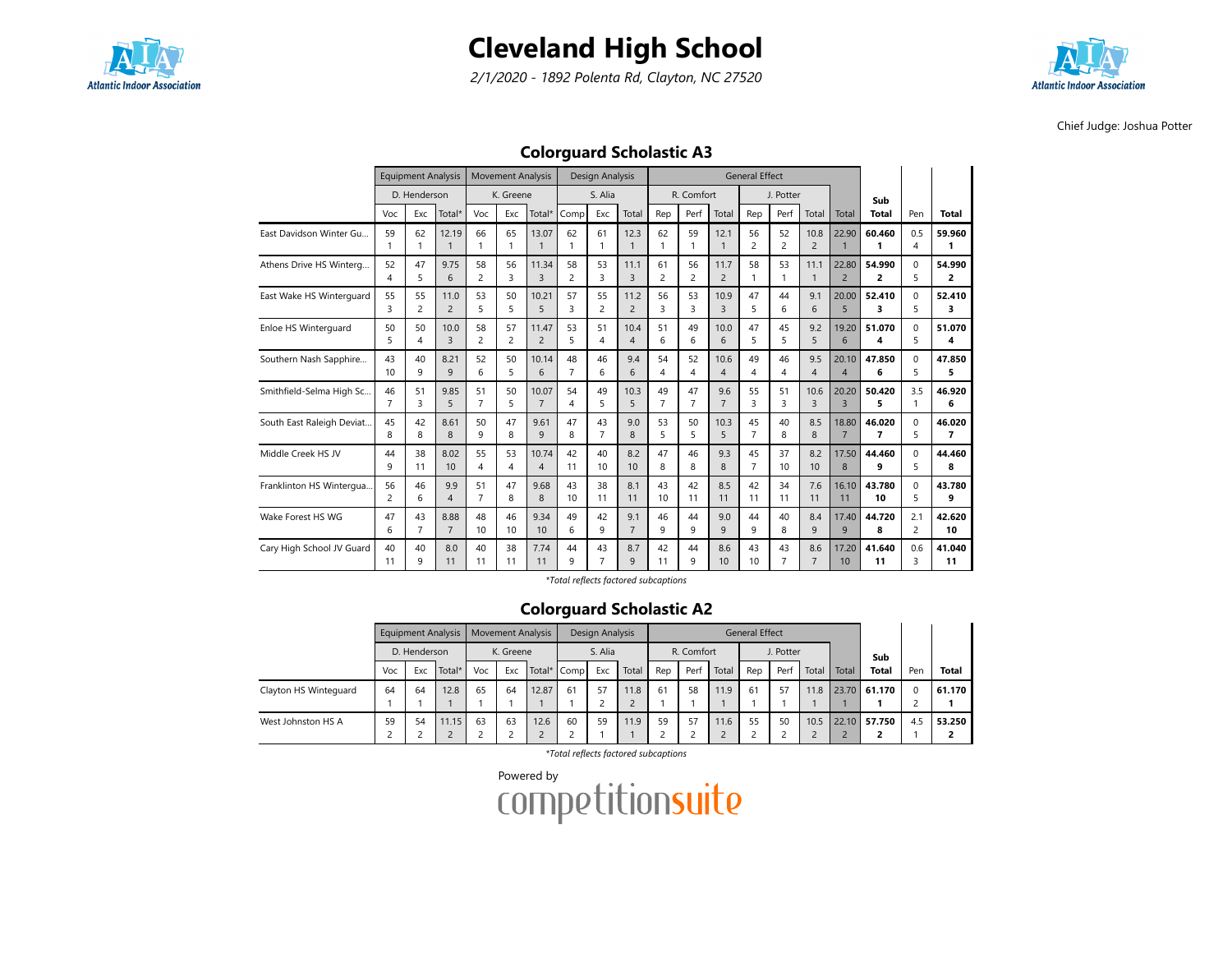

2/1/2020 - 1892 Polenta Rd, Clayton, NC 27520



Chief Judge: Joshua Potter

## Colorguard Scholastic A1

|                           |     | <b>Equipment Analysis</b> |                |     | <b>Movement Analysis</b> |                |             | Design Analysis |                |                |            |                | <b>General Effect</b> |           |                |       |              |          |                |
|---------------------------|-----|---------------------------|----------------|-----|--------------------------|----------------|-------------|-----------------|----------------|----------------|------------|----------------|-----------------------|-----------|----------------|-------|--------------|----------|----------------|
|                           |     | D. Henderson              |                |     | K. Greene                |                |             | S. Alia         |                |                | R. Comfort |                |                       | J. Potter |                |       | Sub          |          |                |
|                           | Voc | Exc                       | Total*         | Voc | Exc                      |                | Total* Comp | Exc             | Total          | Rep            | Perf       | Total          | Rep                   | Perf      | Total          | Total | <b>Total</b> | Pen      | <b>Total</b>   |
| Corinth Holders High Sch  | 68  | 65                        | 13.21          | 67  | 66                       | 13.27          | 68          | 65              | 13.3           | 67             | 63         | 13.0           | 64                    | 61        | 12.5           | 25.50 | 65.280       | 0.1      | 65.180         |
|                           |     |                           | $\overline{2}$ | 2   | 2                        | $\overline{2}$ |             | 3               | 3              | 3              | 3          | 3              | 4                     | 4         | 4              | 4     |              |          |                |
| Cape Fear Varsity         | 60  | 60                        | 12.0           | 63  | 62                       | 12.47          | 67          | 67              | 13.4           | 69             | 65         | 13.4           | 70                    | 67        | 13.7           | 27.10 | 64.970       | $\Omega$ | 64.970         |
|                           |     |                           | 3              | 3   | 3                        | $\overline{3}$ |             |                 | $\overline{c}$ |                |            |                |                       | ∍         | $\overline{2}$ |       |              |          | $\overline{2}$ |
| Cary High School Varsity  | 67  | 69                        | 13.66          | 68  | 69                       | 13.73          | 69          | 66              | 13.5           | 68             | 64         | 13.2           | 71                    | 70        | 14.1           | 27.30 | 68.190       | 4.6      | 63.590         |
|                           |     |                           |                |     |                          |                |             | ∍<br>ے          |                | $\overline{c}$ |            | $\overline{2}$ |                       |           |                |       |              |          | з              |
| Middle Creek HS Varsity   | 61  | 58                        | 11.81          | 61  | 59                       | 11.94          | 64          | 62              | 12.6           | 63             | 60         | 12.3           | 68                    | 65        | 13.3           | 25.60 | 61.950       | $\Omega$ | 61.950         |
|                           |     | 4                         | 4              | 4   | 4                        | 4              |             | 4               | 4              | 5              |            |                |                       | 3         | 3              |       | 4            |          | 4              |
| West Carteret Winterguard | 59  | 55                        | 11.28          | 60  | 57                       | 11.61          | 63          | 61              | 12.4           | 64             | 61         | 12.5           | 62                    | 60        | 12.2           | 24.70 | 59.990       | $\Omega$ | 59.990         |
|                           |     |                           |                |     | כ                        |                |             |                 |                | 4              | 4          | $\overline{A}$ |                       |           | ב              |       |              |          | 5              |

\*Total reflects factored subcaptions

#### Colorguard Independent A

|                          |     |              | <b>Equipment Analysis</b> |     |           | <b>Movement Analysis</b> |             | Design Analysis |       |         |            |       | <b>General Effect</b> |           |                    |       |              |                                      |              |
|--------------------------|-----|--------------|---------------------------|-----|-----------|--------------------------|-------------|-----------------|-------|---------|------------|-------|-----------------------|-----------|--------------------|-------|--------------|--------------------------------------|--------------|
|                          |     | D. Henderson |                           |     | K. Greene |                          |             | S. Alia         |       |         | R. Comfort |       |                       | J. Potter |                    |       | Sub          |                                      |              |
|                          | Voc | Exc          | Total*                    | Voc | Exc       |                          | Total* Comp | Exc             | Total | Rep     | Perf       | Total | Rep                   | Perf      | Total              | Total | <b>Total</b> | Pen                                  | <b>Total</b> |
| Campbell University pres | 64  | 63           | 12.67                     | 63  | 60        | 12.21                    | 64          | 63              | 12.7  | 71      | 68         | 13.9  | 68                    | 66        | 13.4               | 27.30 | 64.880       | $\Omega$<br>$\overline{\phantom{0}}$ | 64.880       |
| Smithfield Independent   | 59  | 59           | 11.8                      | 60  | 58        | 11.74                    | 67          | 64              | 13.1  | 64<br>n | 63         | 12.7  | 66                    | 65        | 13.1<br>$\epsilon$ | 25.80 | 62.440       | $\Omega$                             | 62.440       |
| Cumberland Independent   | 52  | 48           | 9.88                      | 47  | 44        | 9.01                     | 54          | 50              | 10.4  | 53<br>З | 50         | 10.3  | 56                    | 52        | 10.8               | 21.10 | 50.390       | 1.1                                  | 49.290       |

\*Total reflects factored subcaptions

#### Colorguard Independent Senior

|                           |     |              | Equipment Analysis   Movement Analysis |     |           |             |    | Design Analysis |       |     |            |       | <b>General Effect</b> |           |       |       |              |     |              |
|---------------------------|-----|--------------|----------------------------------------|-----|-----------|-------------|----|-----------------|-------|-----|------------|-------|-----------------------|-----------|-------|-------|--------------|-----|--------------|
|                           |     | D. Henderson |                                        |     | K. Greene |             |    | S. Alia         |       |     | R. Comfort |       |                       | J. Potter |       |       | Sub          |     |              |
|                           | Voc | Exc          | Total*                                 | Voc | Exc       | Total* Comp |    | Exc             | Total | Rep | Perf       | Total | Rep                   | Perf      | Total | Total | <b>Total</b> | Pen | <b>Total</b> |
| Carolina Visual Productio | 54  | 50           | 10.28                                  | 56  | 54        | 10.94       | 61 | 55              | 11.6  | 56  | 52         | 10.8  | 54                    | 50        | 10.4  |       | 21.20 54.020 | 4.3 | 49.720       |
|                           |     |              |                                        |     |           |             |    |                 |       |     |            |       |                       |           |       |       |              |     |              |

\*Total reflects factored subcaptions